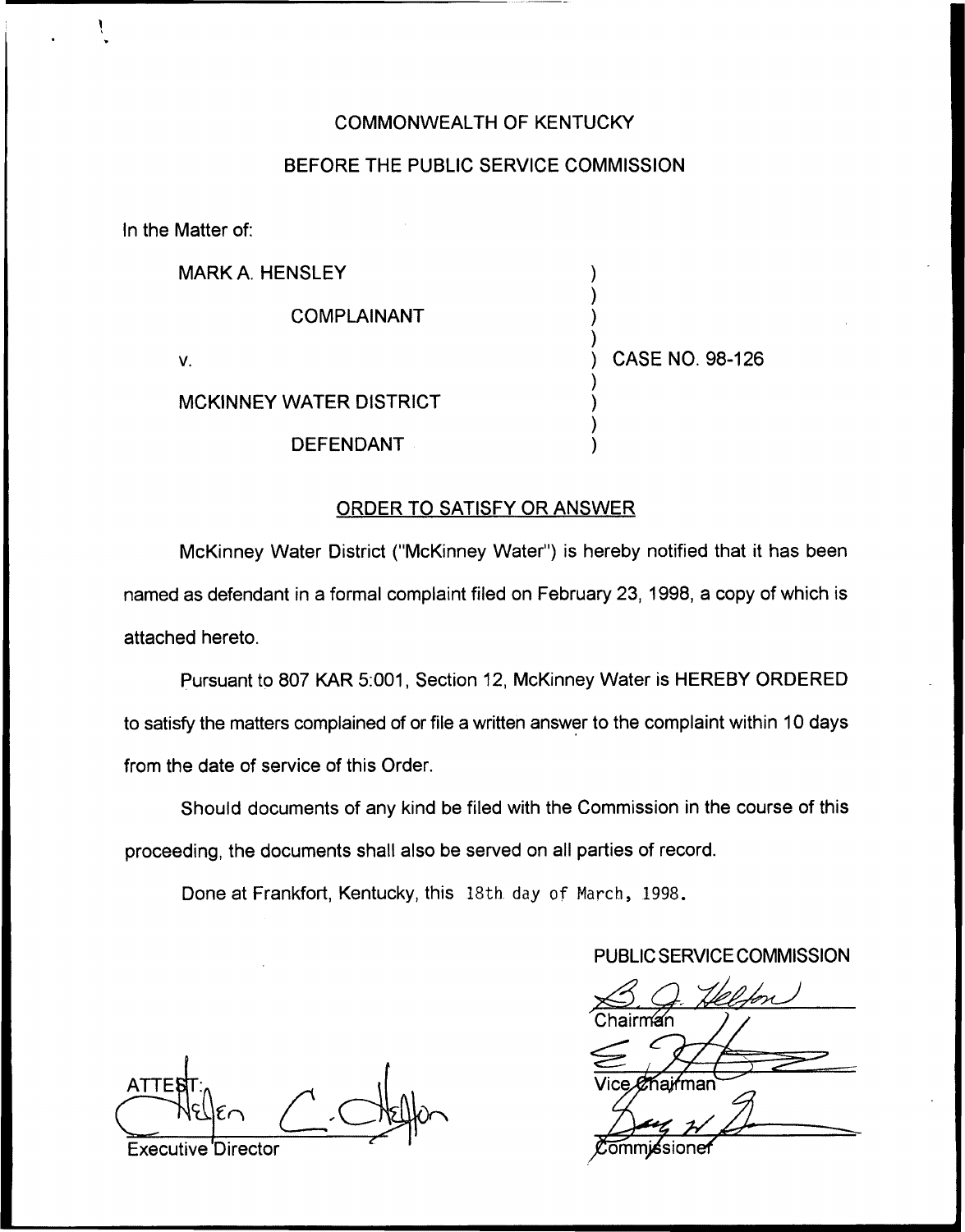#### COMMONWEALTH OF KENTUCKY

#### BEFORE THE PUBLIC SERVICE COMMISSION

In the Matter of:

MARK A. Heuskey

COMPLAINANT

VS.

 $98 - 00462$ 

MeKINNey WATER

DEFENDANT

RECEIVED  $13231998$ FUSLIC SERVICE Case: 98-126

COMPLAINT

The complaint of  $\n *MAER*\n *A*\n *Q*\n *Q*\n *Q*\n *Q*\n *Q*\n *Q*\n *Q*\n *Q*\n *Q*\n *Q*\n *Q*\n *Q*\n *Q*\n *Q*\n *Q*\n *Q*\n *Q*\n *Q*\n *Q*\n *Q*\n$ 

MARK A. Hensley<br>4080 Hwy, 1247  $(a)$ 

Me Kiwer Waren  $(b)$ Mekinder , Kr 40448

 $(c)$ 

That: The United Meter for This Peoperty 15

<u>Located</u> on the other Side of A STATE thuy.

12470 The Waree Main is Located IN My Yard

With a fire Hydraws. This Would Make Me

Continued on Novt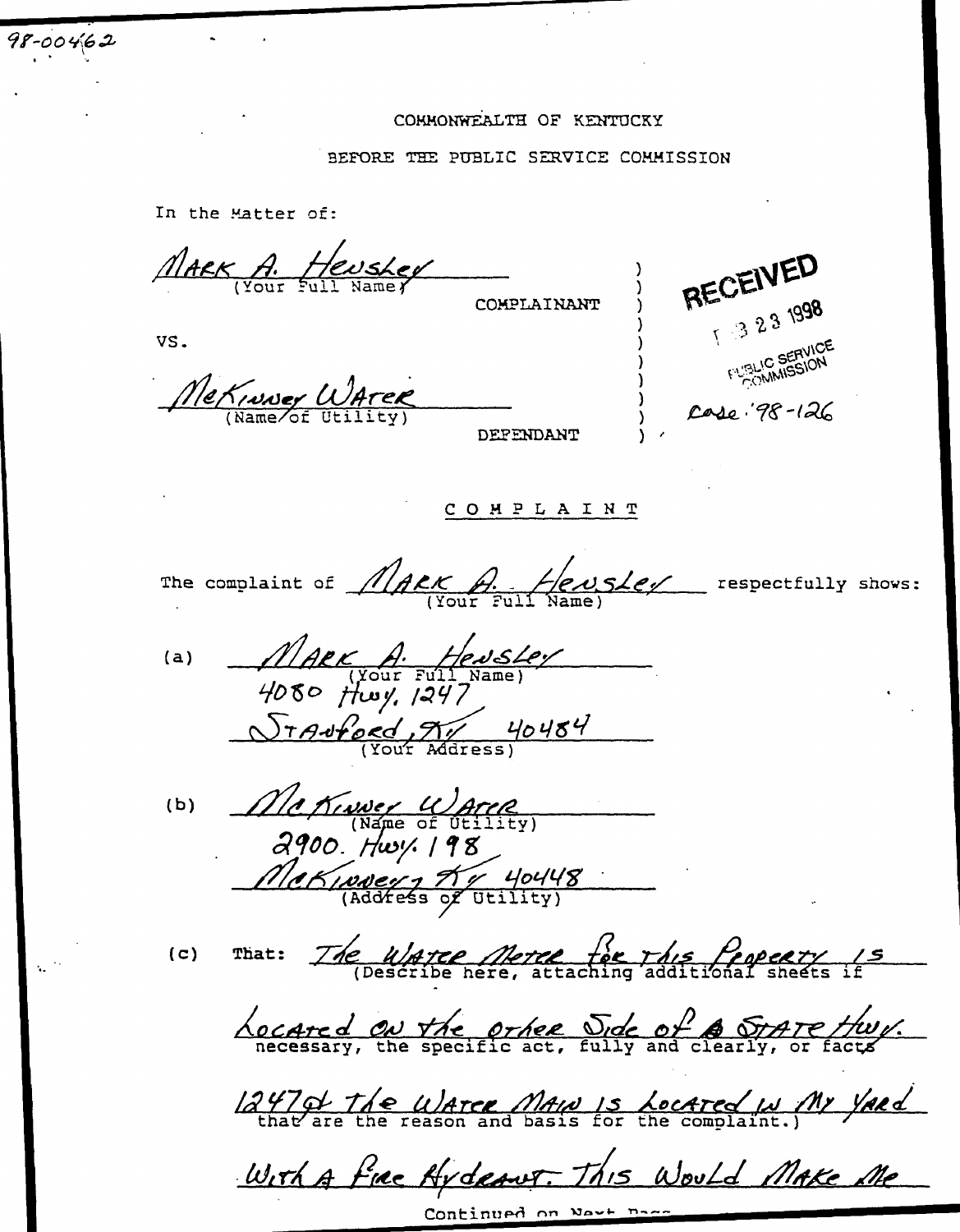Pormal Complaint

MARK A. Hensley vs Me Kinney Waren

Page 2

Responsible for My alarce Line Underweath A STATE Huy, Upon Request To HAVE NT Moved  $4/50°$ Wherefore, complainant asks D That The Meree <u>be Moved onyo My Propary AT No</u> Expence To Me. Dated at  $\frac{1}{\sqrt{2\pi N}}\frac{\sqrt{6\alpha}}{\sqrt{N}}$ , Kentucky, this  $\frac{1}{\sqrt{N}}$  day of <u>Jaw.</u>  $-1998$ Mail Renelly

(Name and address of attorney, if any)